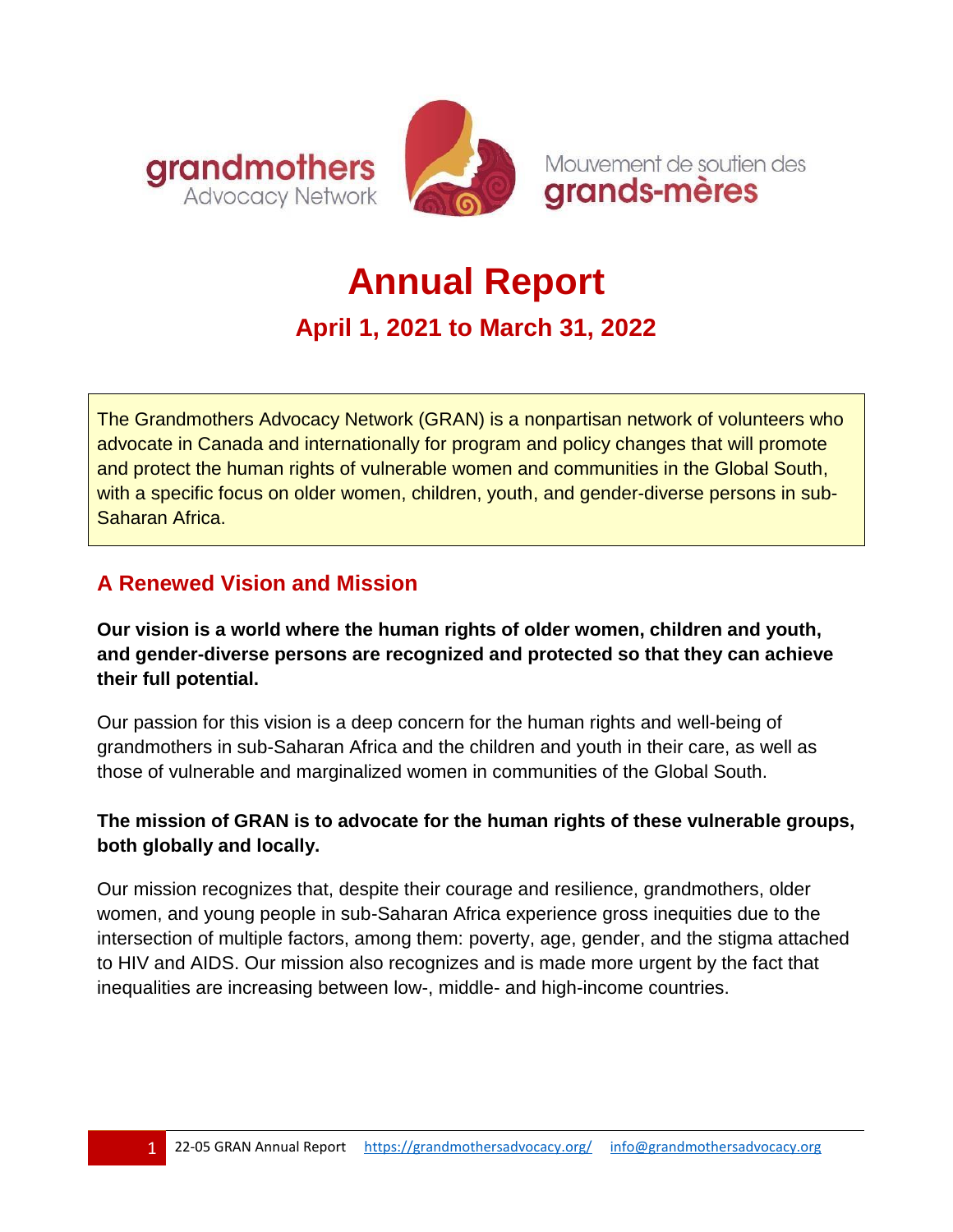#### **"The Year in Review"** -- with GRAN Co-Chairs Janet Siddall and Pat Dolan

Much has been accomplished this year, as you will see in reading this Annual Report. We've moved our issues forward and we've taken bold steps to renew and re-energize GRAN. The need for our advocacy only grows as the world continues to face multiple crises.



The COVID-19 pandemic is having a devastating effect on the Global South and, in particular, on the people of sub-Saharan Africa, exacerbating the inequalities already faced by vulnerable populations. The [pandemic](https://nam12.safelinks.protection.outlook.com/?url=https%3A%2F%2Fsdgs.un.org%2Fgoals&data=05%7C01%7C%7Cab7ff689263a44a48b0a08da34107d75%7C84df9e7fe9f640afb435aaaaaaaaaaaa%7C1%7C0%7C637879544716172953%7CUnknown%7CTWFpbGZsb3d8eyJWIjoiMC4wLjAwMDAiLCJQIjoiV2luMzIiLCJBTiI6Ik1haWwiLCJXVCI6Mn0%3D%7C3000%7C%7C%7C&sdata=lqawmEgldJLcaR0sWlxbBPmiV3SJ8%2BH1ii5HtCcdOtM%3D&reserved=0) has been associated with a rise in extreme poverty and hunger, and with reversals in progress on health and education. Around the world we have seen [high rates of illness and death,](https://nam12.safelinks.protection.outlook.com/?url=https%3A%2F%2Fwww.one.org%2Fafrica%2Fissues%2Fcovid-19-tracker%2F%230&data=05%7C01%7C%7Cab7ff689263a44a48b0a08da34107d75%7C84df9e7fe9f640afb435aaaaaaaaaaaa%7C1%7C0%7C637879544716172953%7CUnknown%7CTWFpbGZsb3d8eyJWIjoiMC4wLjAwMDAiLCJQIjoiV2luMzIiLCJBTiI6Ik1haWwiLCJXVCI6Mn0%3D%7C3000%7C%7C%7C&sdata=8PNWnwPjN9XDMxfYqAygPVc2wDg7PEFzdX6wmizkNN0%3D&reserved=0) and [increases in gender-based](https://nam12.safelinks.protection.outlook.com/?url=https%3A%2F%2Freliefweb.int%2Freport%2Fworld%2Fwho-concerned-over-covid-19-impact-women-girls-africa&data=05%7C01%7C%7Cab7ff689263a44a48b0a08da34107d75%7C84df9e7fe9f640afb435aaaaaaaaaaaa%7C1%7C0%7C637879544716172953%7CUnknown%7CTWFpbGZsb3d8eyJWIjoiMC4wLjAwMDAiLCJQIjoiV2luMzIiLCJBTiI6Ik1haWwiLCJXVCI6Mn0%3D%7C3000%7C%7C%7C&sdata=iUMd5ggGtwJWHckSwuHcHlSgYUBea9sCJ0s7yP5rBRU%3D&reserved=0)  [violence.](https://nam12.safelinks.protection.outlook.com/?url=https%3A%2F%2Freliefweb.int%2Freport%2Fworld%2Fwho-concerned-over-covid-19-impact-women-girls-africa&data=05%7C01%7C%7Cab7ff689263a44a48b0a08da34107d75%7C84df9e7fe9f640afb435aaaaaaaaaaaa%7C1%7C0%7C637879544716172953%7CUnknown%7CTWFpbGZsb3d8eyJWIjoiMC4wLjAwMDAiLCJQIjoiV2luMzIiLCJBTiI6Ik1haWwiLCJXVCI6Mn0%3D%7C3000%7C%7C%7C&sdata=iUMd5ggGtwJWHckSwuHcHlSgYUBea9sCJ0s7yP5rBRU%3D&reserved=0) [One of the most underreported effects of the pandemic](https://nam12.safelinks.protection.outlook.com/?url=https%3A%2F%2Fwww.ips-journal.eu%2Ftopics%2Fdemocracy-and-society%2Fafricas-lost-girls-5773%2F&data=05%7C01%7C%7Cab7ff689263a44a48b0a08da34107d75%7C84df9e7fe9f640afb435aaaaaaaaaaaa%7C1%7C0%7C637879544716172953%7CUnknown%7CTWFpbGZsb3d8eyJWIjoiMC4wLjAwMDAiLCJQIjoiV2luMzIiLCJBTiI6Ik1haWwiLCJXVCI6Mn0%3D%7C3000%7C%7C%7C&sdata=xenvrx9ZG%2Bhq10yP%2BO4haQQWRi7cpzAUzrAZw%2BmtVWM%3D&reserved=0) is the negative impact on adolescent girls, with increased rates of teenage pregnancy and early marriage, and untold numbers of girls who will never return to school.

So we press on with our much-needed advocacy for justice. We push for Health Equity, with a new all-of-GRAN campaign; we amplify the voices of the climate justice community; we call out the bad behaviour of Canadian mining companies; we advocate for an end to violence against women, and we work tirelessly to promote education and lifelong learning.

GRAN is in a unique position among Canadian Civil Society Organizations as a national volunteer network of older women with life experience that motivates us to advocate for the human rights of our sisters around the world. We work closely with and benefit from our relationships with well-respected organizations such as ONE Canada, Results Canada, Canadian Coalition on Climate Change and Development, Climate Action Network, Canadian International Education Policy Working Group and others.

Regional GRAN Groups lead the way at the local level. They sponsor panels and film festivals, work with community partners, reach out to Members of Parliament, make their voices heard at climate protests, and colour our communities orange and purple each year during the Orange Campaign/16 Days of Activism against Gender-Based Violence. For many of us, a significant part of our attachment to GRAN is the connections and friendships we make while working together with like-minded women at home and across the country.

We appreciate all of you -- all those who stepped up this past year to lead the way in our Future Directions review, and those of you who responded again and again to our calls for action, who planned and chaired regional and national meetings, who faithfully recorded meeting decisions, who attended CSO partner meetings on behalf of GRAN, who managed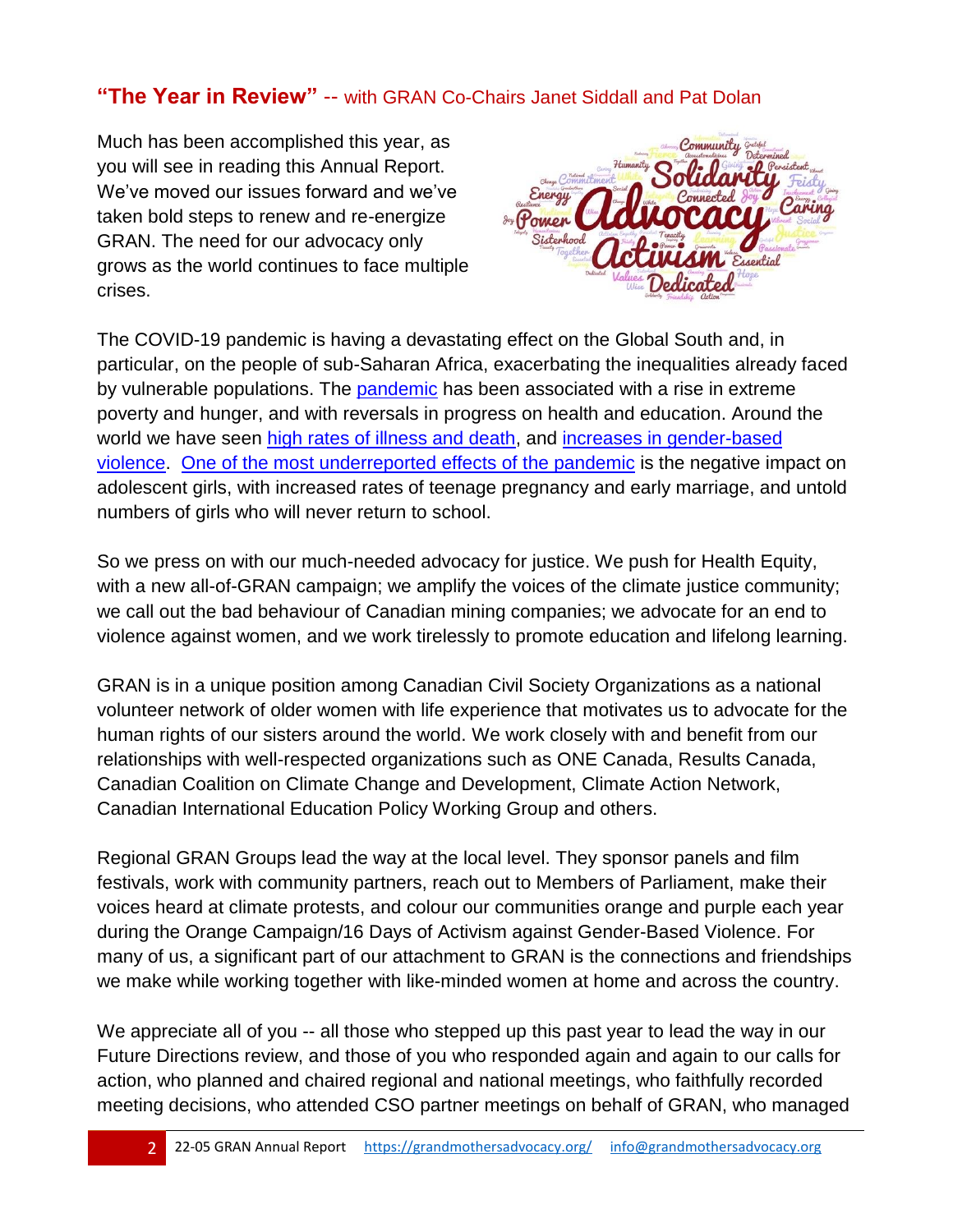and updated our website and who regularly raised awareness on social media. Such a lot of work and dedication, and so very much appreciated. Thank you.

We are women, hear us roar!

**Janet and Pat**

May 2022

# **Education and Lifelong Learning**

[Education](https://grandmothersadvocacy.org/campaigns/education) is a fundamental human right that is being left unrealized in many lower-income countries, particularly in sub-Saharan Africa, and especially for girls. Education transforms lives. Education reduces poverty, fosters economic prosperity, reduces exploitation, deepens the foundations of democracy, creates healthier societies and enables people to reach their full potential. In 2021, GRAN's Education Watch Group provided leadership in advocacy for increased funding for the Global [Partnership for](https://grandmothersadvocacy.org/system/files/resources/20-12%20GPE%20and%20Canada.pdf) 



Photo credit: Global Partnership for Education (GPE)

[Education](https://grandmothersadvocacy.org/system/files/resources/20-12%20GPE%20and%20Canada.pdf) (GPE). Canada is a founding member and active partner of the GPE, the world's largest education partnership and fund dedicated exclusively to quality education for every girl and boy in lower-income countries around the world. Advocacy actions in support of the GPE replenishment included:

- A GRAN learning event entitled "*Write for the Right to Education*" with MP Laurel Collins and Robinah Matende from Uganda;
- Communications targeted at local MPs, including letters and an informative "Leave Behind" about the GPE;
- Letters to the Editors of Canadian newspapers in the lead-up to the G7 meeting in June 2021;
- Collaborating with and amplifying messages of our partners at the Canadian International Education Policy Working Group (CIEPWG) and ONE Canada, and support for the UN Girls' Education Initiative;
- Participation at an Education Round Table with the Minister of International Development and Global Affairs, coordinated by CIEPWG.

At the Global Education Summit held in July 2021, the Global Partnership for Education raised US\$4 billion, putting it firmly on the path to achieving its target of raising at least US\$5 billion over the next five years. GRAN was disappointed that Canada did not increase its pledge of \$300 million, but simply maintained its previous level of funding. Concern was expressed that this signalled a de-prioritization of education. In order to turn the tide on the global learning crisis, the government must increase its investments in global education in future years.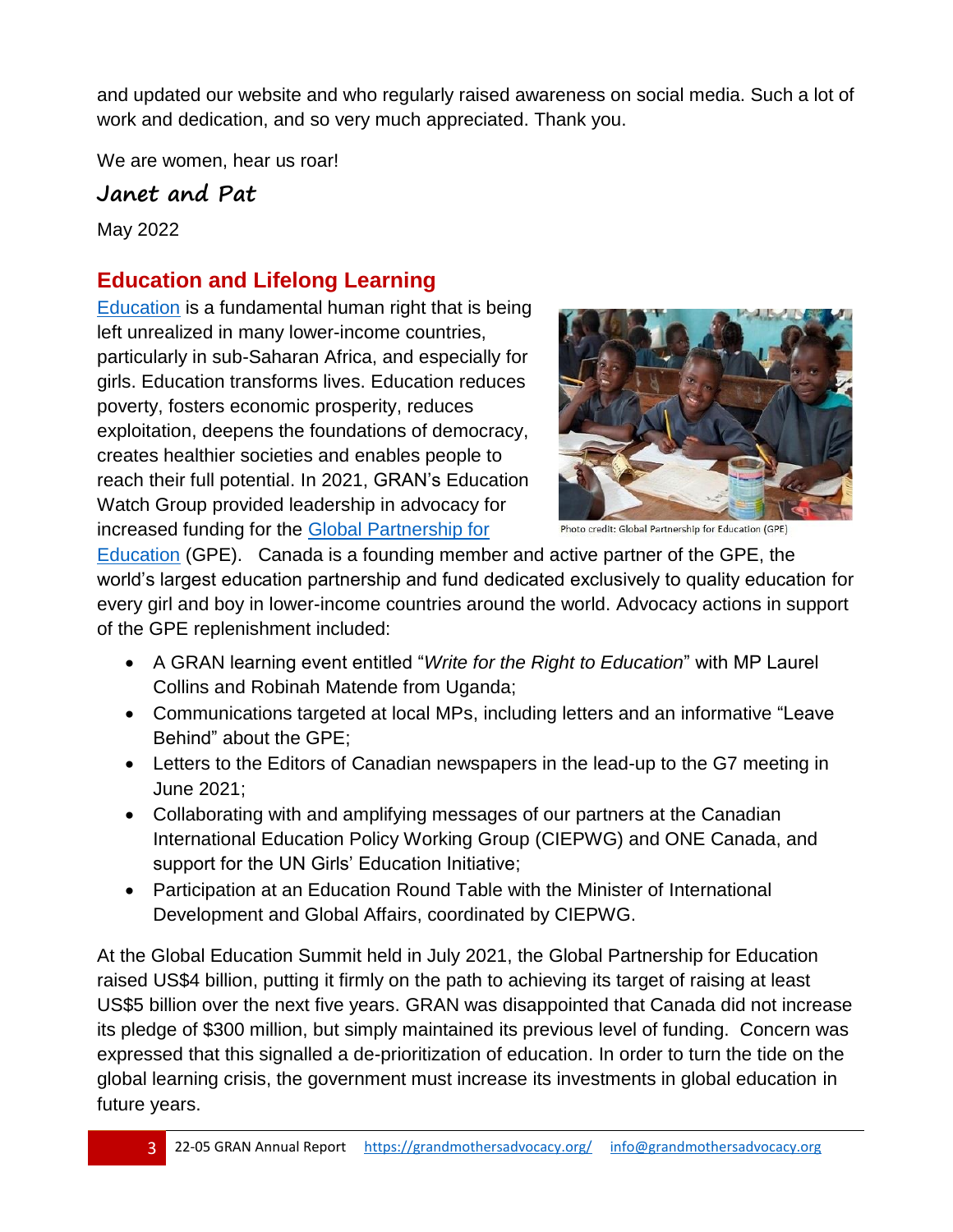#### **Health and Well-being**



*Courtesy of MSF Access*

Ensuring healthy lives and promoting well-being at all ages is essential to sustainable development. Currently, the world is facing a [global health crisis](https://www.un.org/coronavirus) unlike any other -- COVID-19 is spreading human suffering, destabilizing the global economy, and upending the lives of billions of people around the globe. The world's best hope to end the pandemic rests with the development, manufacture, and distribution of effective vaccines and therapeutics. Everyone must have access if we are to end this global public health emergency. The vaccines and therapeutics that are developed will need to be affordable, available to all, and free to those receiving them.

GRAN's Access to Medicines Watch Group worked tirelessly through the year in advocating for vaccine equity for people in lower-income countries. Actions included:

- Participating in the *Free the Vaccine* campaign encouraging McGill University to make its COVID-related research findings available to all (free of patents);
- Support for campaigns initiated by Universities Allied for Essential Medicines (UAEM) and Doctors Without Borders/Médecins Sans Frontières (MSF) to put public health above private profits, so that vaccines, tests and treatments developed with taxpayer money will be sustainably priced, accessible to everyone, and free at the point of delivery;
- Letters and phone calls to MPs and a letter to the Prime Minister in support of the TRIPS Waiver proposal by India and South Africa at the World Trade Organization (WTO). The waiver would allow the suspension of intellectual property rights on a temporary basis so that smaller companies and smaller nations are able to research, create, and supply vaccines, tools and treatments currently protected by these WTO rules;



- Calling on Prime Minister Trudeau, ahead of the meeting of the G7 in June, to act on his government's stated commitment to share vaccines with COVAX (the global COVID vaccine distribution initiative) to help protect frontline health workers and people at high risk of dying from COVID-19 in lower-income countries;
- Creation of a [video message to the Prime Minister](https://www.youtube.com/watch?v=LYrcbMtyoGE) on the TRIPS Waiver that generated much activity on Twitter and well over 200 viewings on YouTube;
- Support for Amnesty International's *100 Day Countdown* campaign calling on Big Pharma and governments around the world to redistribute 2 billion vaccine doses to lower-income countries before the end of 2021.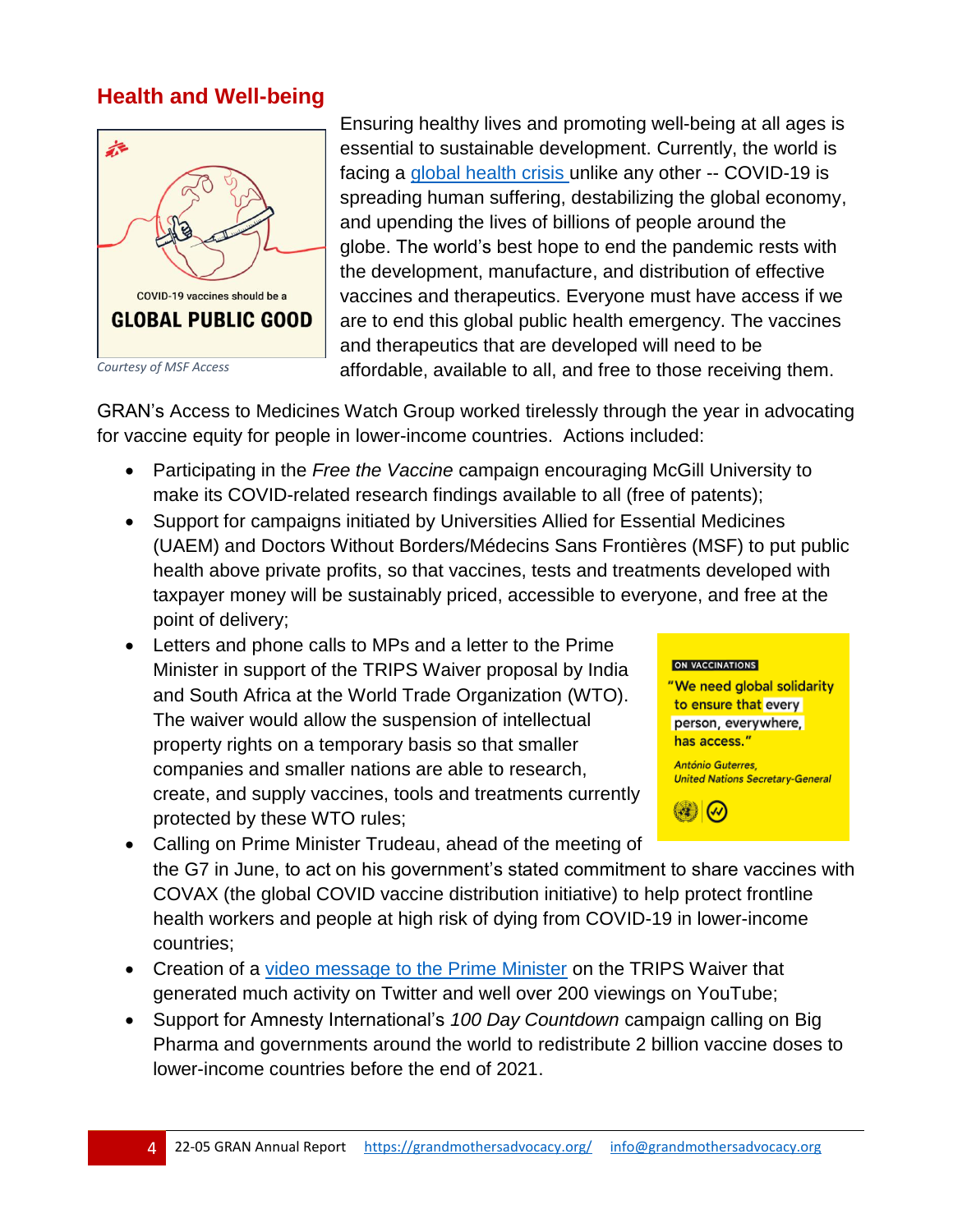Much remains to be done in strengthening Canada's support for equitable access to vaccines and medical treatments by people in lower-income countries. [Health Equity:](https://grandmothersadvocacy.org/system/files/resources/22-05%20Backgrounder%20Health%20Equity%5b2870%5d.pdf) [Fair Global Access to Lifesaving Medicines/Vaccines](https://grandmothersadvocacy.org/system/files/resources/22-05%20Backgrounder%20Health%20Equity%5b2870%5d.pdf) is an all-of-GRAN campaign that will be the focus of GRAN advocacy in 2022. GRAN will be asking Canada to:

- Fully support the original TRIPS waiver (Trade-Related Aspects of Intellectual Property) at the World Trade Organization;
- Fulfill its commitment to provide 200 million doses to low-income countries through COVAX by the end of 2022; and
- Increase its pledge by 30%, to \$1.2 billion CAD, in the Seventh Replenishment of the Global Fund to fight AIDS, TB and Malaria.

## **Convention on the Rights of Older Persons (CROP)**



*Photo Courtesy of GAROP*

*"*A Convention on the Rights of Older Persons (CROP) sees older people as rights holders. It can combat ageism, guide policy making, improve government accountability and educate and empower all of us. Enacting this global Convention will provide binding protection under international law for grandmothers and older women in Africa and in Canada, and indeed for all older persons, regardless of their gender identity or place of origin*."* -- Margaret Gillis, President of the [International Longevity Centre, Canada \(ILC\).](https://www.ilccanada.org/) A

Convention on the Rights of Older Persons would provide legal protection for [the human](https://grandmothersadvocacy.org/older-women-count)  [rights of older women,](https://grandmothersadvocacy.org/older-women-count) which are at the core of GRAN's advocacy.

GRAN's CROP Watch Group continued its focus on international recognition of the human rights of older persons. They have followed this work through the United Nations Open-Ended Working Group on Ageing and have collaborated with the Global Alliance for the Rights of Older People (GAROP). Actions included:

- Attendance, virtually, at the 11<sup>th</sup> Annual Session of the United Nations Open-Ended Working Group on Ageing held March 29 to April 1, 2021;
- Participation in the Aging with Rights campaign led by GAROP that included a global rally that was attended virtually by many. GAROP's goal is to grow a global advocacy movement for a new UN Convention on the Rights of Older People. The rally focused on the resilience of older persons worldwide and the importance for older people to participate in society and be heard.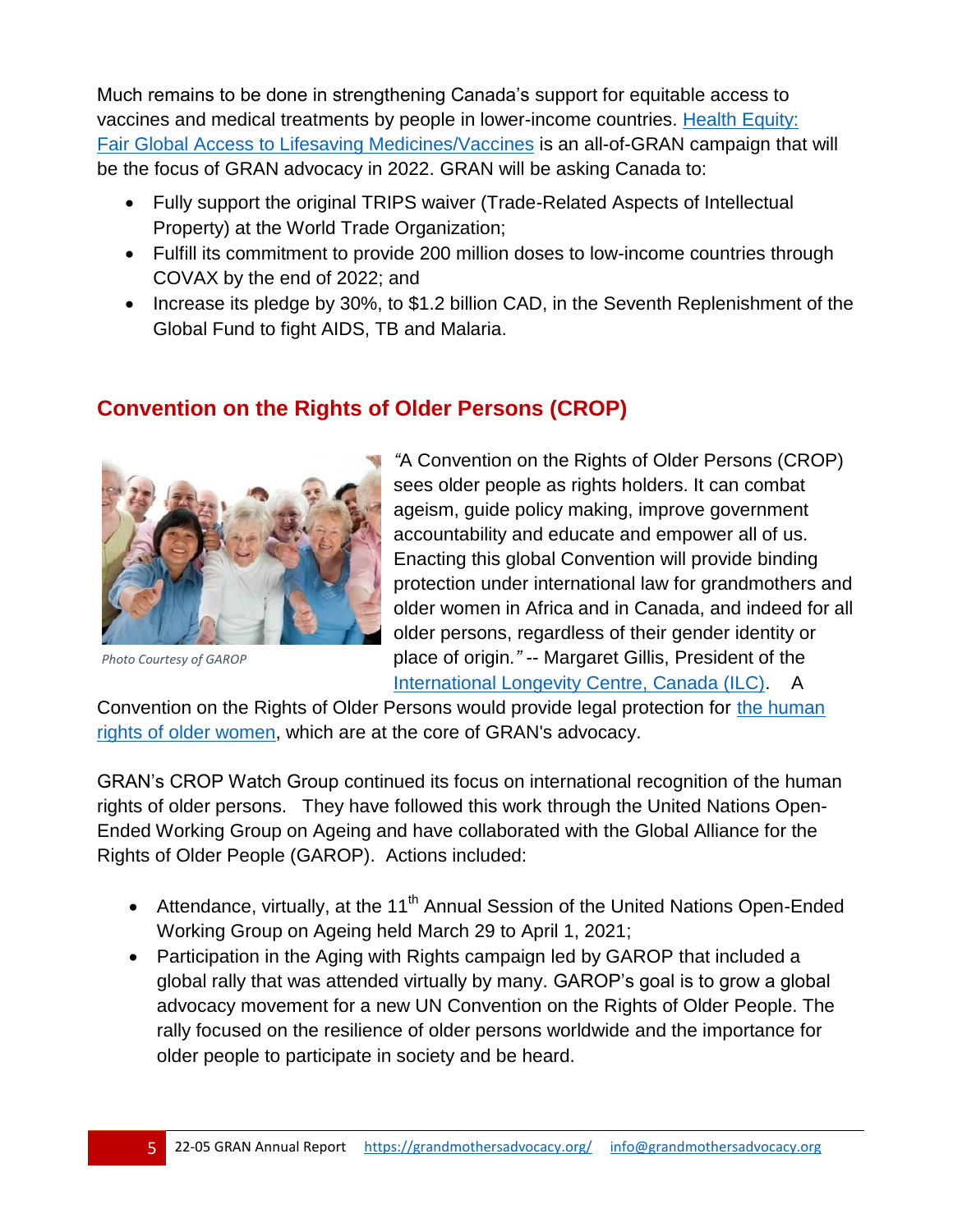## **Freedom from Violence**

Gender equality is not only a fundamental human right, but a necessary foundation for a peaceful, prosperous, and sustainable world. Violence against women and girls is a human rights violation. One in three women worldwide experience physical or sexual violence, most often perpetrated by an intimate partner. From November 25<sup>th</sup>, International Day for the Elimination of Violence against Women, to December 10<sup>th</sup>, Human



*Quinte GRANs (ON)*

Rights Day, the United Nations *UNiTE Campaign:16 Days of Activism to End Gender-Based Violence* is a time to galvanize action to end violence against women and girls everywhere.

For the past six years, GRANs across the country have

with orange ribbons, lawn signs, and educational displays.

participated in the United Nations *Orange the World* Campaign:16 Days of Activism to End Gender-Based Violence. The campaign has been an annual global event since 1991. Working creatively within the pandemic constraints, this past year many GRAN groups came together once again to *[Orange the World](https://grandmothersadvocacy.org/track/click/1298/551)* to end gender-based violence. Local landmarks were lit up in orange or purple, proclamations were read, and communities were bedecked



*GV GRANS Vancouver BC*

#### **Climate Justice**

The climate crisis most acutely affects those segments of the population that are already in vulnerable situations, including Indigenous Peoples, older persons, persons with disabilities, and women and children. Climate [justice](https://www.mrfcj.org/principles-of-climate-justice/) links human rights and development to achieve a human-centred approach in advocating for equity. Climate justice includes [intergenerational justice](https://www.un.org/sustainabledevelopment/blog/2019/05/climate-justice/) and the importance of intergenerational partnerships. Under the UN Framework Convention on Climate Change (UNFCCC), wealthy countries set a goal of mobilizing



*Photo Courtesy of Canadian Foodgrains Bank*

\$100 billion annually in climate finance by 2020 to address the adaptation and mitigation needs of developing countries. Unfortunately, in 2022 this goal has still not been met, nor has Canada contributed its fair share to this pledge. Advocacy actions taken this year include:

 GRAN learning events focussed on climate justice and food security, profiling the work of women small-scale farmers in the Hleketani Community Garden in South Africa (with Dr. Elizabeth Vibert) and in southern Ethiopia (Canadian Foodgrains Bank);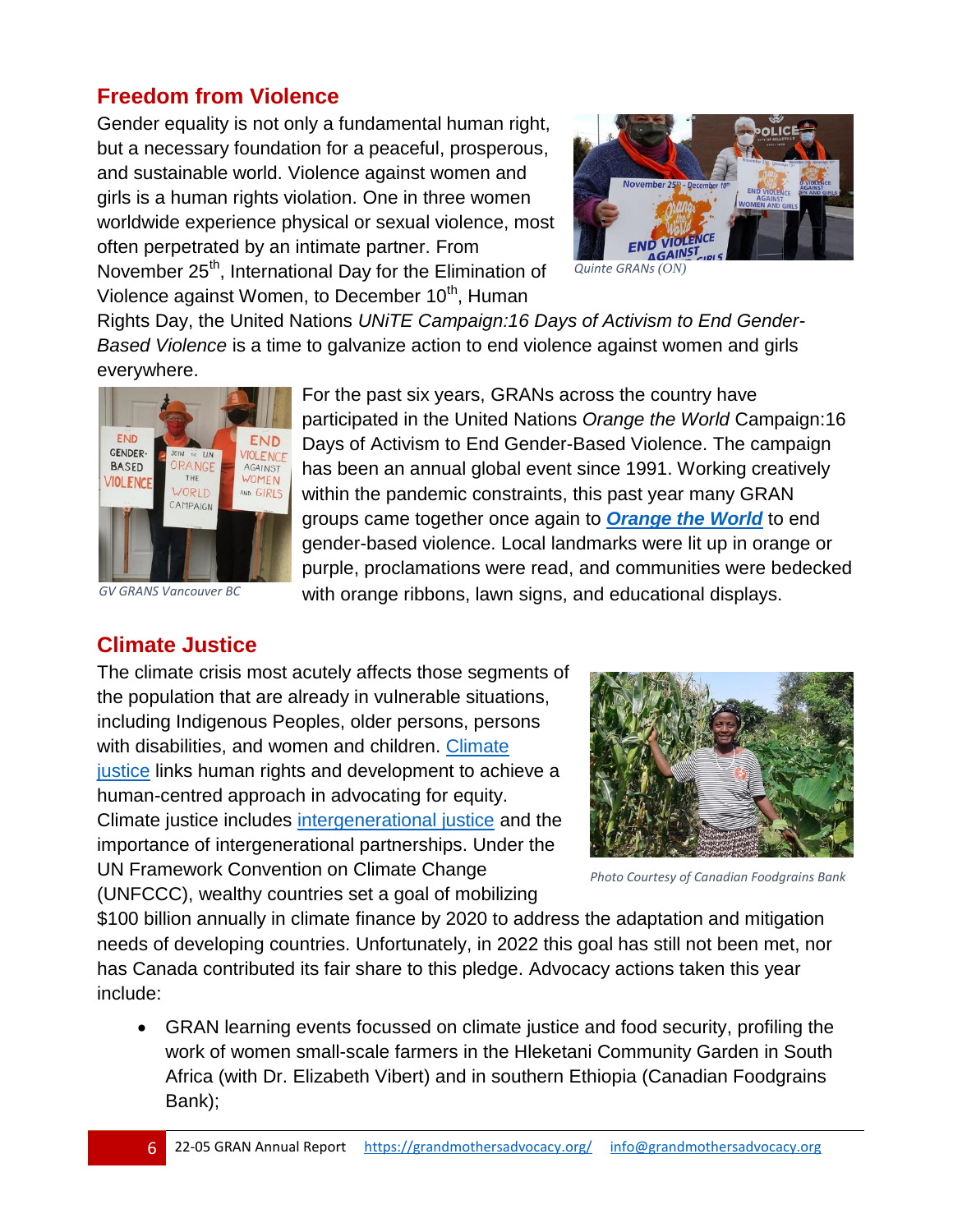- An Open Letter to Chrystia Freeland, Minister of Finance, asking for stable long-term funding for development of regenerative agriculture in sub-Saharan Africa and dedicated funding for women-led organizations;
- Participation, as a member of the Canadian Coalition on Climate Change and Development (C4D), in the pre-budget consultations with Global Affairs Canada, joining the call for



*Ottawa/Gatineau GRANs*

increases to international climate finance with increased focus on most-vulnerable countries, climate adaptation, grants vs. loans, and funds accessible at the local level, including to women-led organizations;

 Support for youth climate leaders in FridaysForFuture at climate events across Canada, and through amplification of African youth voices on social media.

At the G7 Summit in June 2021, Canada committed to doubling its international climate finance, to \$5.3 billion over the next five years, including increased support for adaptation, as well as nature and nature-based solutions. Early disbursements of this funding have been in support of transforming local agriculture and food systems (recognizing the critical role of small-scale farmers in food production), nature-based solutions and biodiversity in sub-Saharan Africa, and projects across the Global South to support women's leadership in climate action.

## **Mining Justice**

Well-documented widespread human rights abuses have been associated with the activities of many Canadian mining companies abroad including:

- Gender-based violence;
- Seizure of land and water without local consultation;
- Serious illness and death resulting from toxic chemicals in the air, land and water;
- Injuries and death of peaceful protesters; and
- Destruction of cultural values and the social fabric of communities.

These companies must be held accountable for their actions in the communities in which they operate.

GRAN's Mining Justice and Climate Justice Watch Groups came together to work collaboratively to address the growing international concern about Reconnaissance Africa (ReCon Africa), a Vancouver-registered mining company working in Namibia and Botswana. At risk are the human rights of the local people and potentially devastating

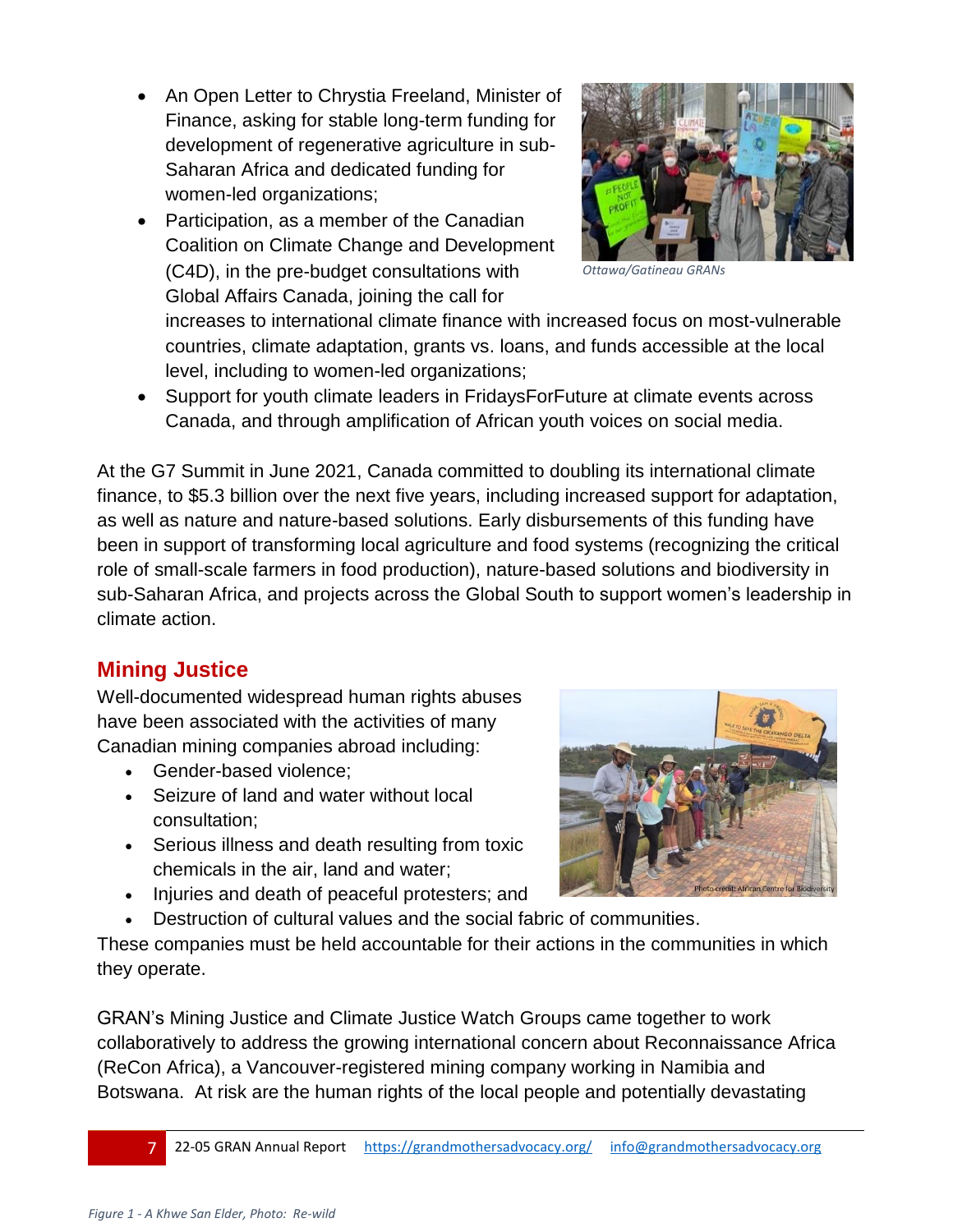environmental impacts to this fragile ecosystem, with threats to both water security and biodiversity. Advocacy actions included:

- Advocacy with the Okavango Solidarity Group, an international network including Oil Change International, KAIROS, el clima, Climate Action Network, Stop Ecocide, Oil Watch Africa and SOUL (Saving Okavango's Unique Life), as well as attendance at meetings of the Canadian Network for Corporate Accountability (CNCA);
- GRAN Learning Event *Saving the Okavango Delta* with activists Ina-Maria Shikongo and Rob Parker and Green Party MP Elizabeth May;



- Telephone calls and letters to the Prime Minister and Ministers Ng and Wilkinson, asking for corporate accountability legislation for Canadian corporations operating abroad and legislation to strengthen the powers of the Canadian Ombudsperson for Responsible Enterprise in investigating abuses;
- Support for a number of petitions including an e-petition launched by Green MP Elizabeth May to investigate the impacts of the ReconAfrica project on the human rights of the local San people of Namibia and Botswana, and to strengthen the role of the Canadian Ombudsperson for Responsible Enterprise to be able to properly conduct this investigation; and
- Support for the campaign of the Canadian Centre for Corporate Accountability and their petition calling for government action on mandatory human rights and environmental due diligence legislation.

The Okavango Delta campaign has been an excellent example of collaboration with likeminded organizations at home and abroad and of advocating for human rights in solidarity with local organizations in Africa.

The Okavango Solidarity Group continues its advocacy with ongoing representation by members of GRAN's Mining Justice Watch Group.

## **Working with our Elected Federal Officials**



The GRAN Advocacy Planning Team (previously known as "The Hill Team") plays a key role in facilitating the building of relationships with MPs and in coordinating the timing of GRAN's participation in advocacy actions, whether launched by ourselves or by our partner organizations.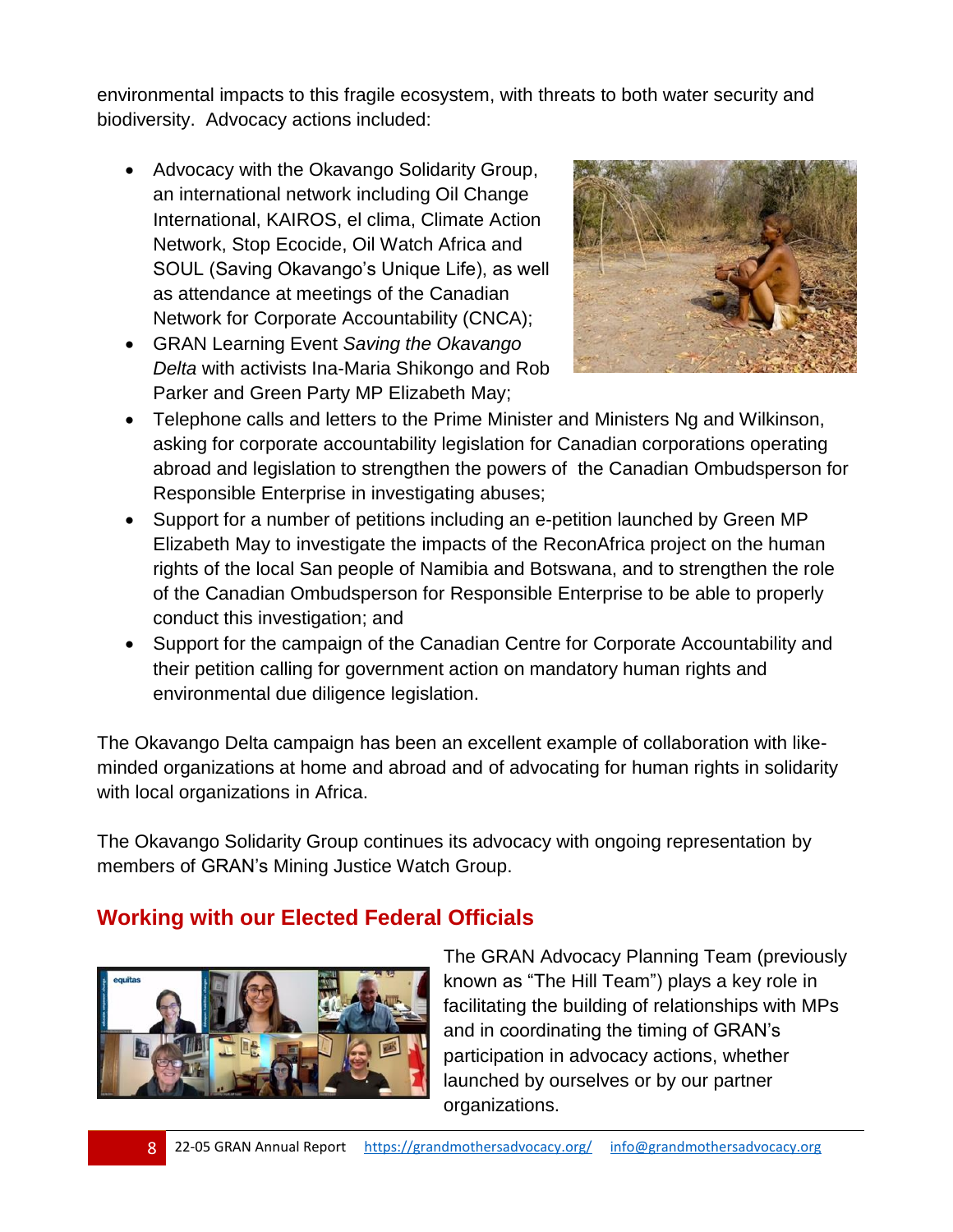Several highlights of the year include:

- Collaborating with a coalition of partners, including Cooperation Canada, CanWaCH, Results, ONE, Global Citizen and others, to advocate for 1% of COVID spending to go towards support for a global recovery, with a focus on the April 19<sup>th</sup> 2021 Federal Budget;
- Coordination of GRAN involvement in *Hill Days*, an annual event organized by Cooperation Canada and CanWaCH, that took place during the week beginning February  $7<sup>th</sup>$  2022; and
- Facilitation of the process for selecting one all-of-GRAN advocacy campaign for the 2021/22 GRAN advocacy year.

#### **GRAN Website**

GRAN's website is as close as we get to having an "office", a place where the public can drop in and visit and GRAN members can stop by to pick up resources or leave us a message. Our website is filled with information about who we are, what we care about and the work we are undertaking.

We encourage all GRANs to pay a visit to our website if you have not done so recently. There is so much to explore – news articles, videos, upcoming webinars and more. Under the "CAMPAIGNS" tab you will find a wealth of information to help you learn more about each of GRAN's present and past campaigns for human rights. GRAN groups will wish to explore the [Advocacy Toolbox](https://grandmothersadvocacy.org/advocacy-toolbox) for resources to help you represent GRAN in your communities and advocacy work. Particularly worth regular visits are the [Take Action](https://grandmothersadvocacy.org/gran-actions) button at the bottom of the GRAN home page and the [Learning Events](https://grandmothersadvocacy.org/getting-know-gran-issues) page, as information on these pages changes frequently. You can also scroll down to the bottom of any page on the site to read recent news stories and see what's current on the GRAN Twitter feed. Anyone new to GRAN can sign up on the [Get Involved](https://grandmothersadvocacy.org/ways-get-involved) page to have GRAN news and action messages sent directly to their inbox. We are proud of our website and encourage frequent visits!

If your local GRAN group would like to schedule a website "tour" during one of your regular meetings, the GRAN Web Team would be happy to join you via Zoom. You can contact us [here.](mailto:info@grandmothersadvocacy.org)